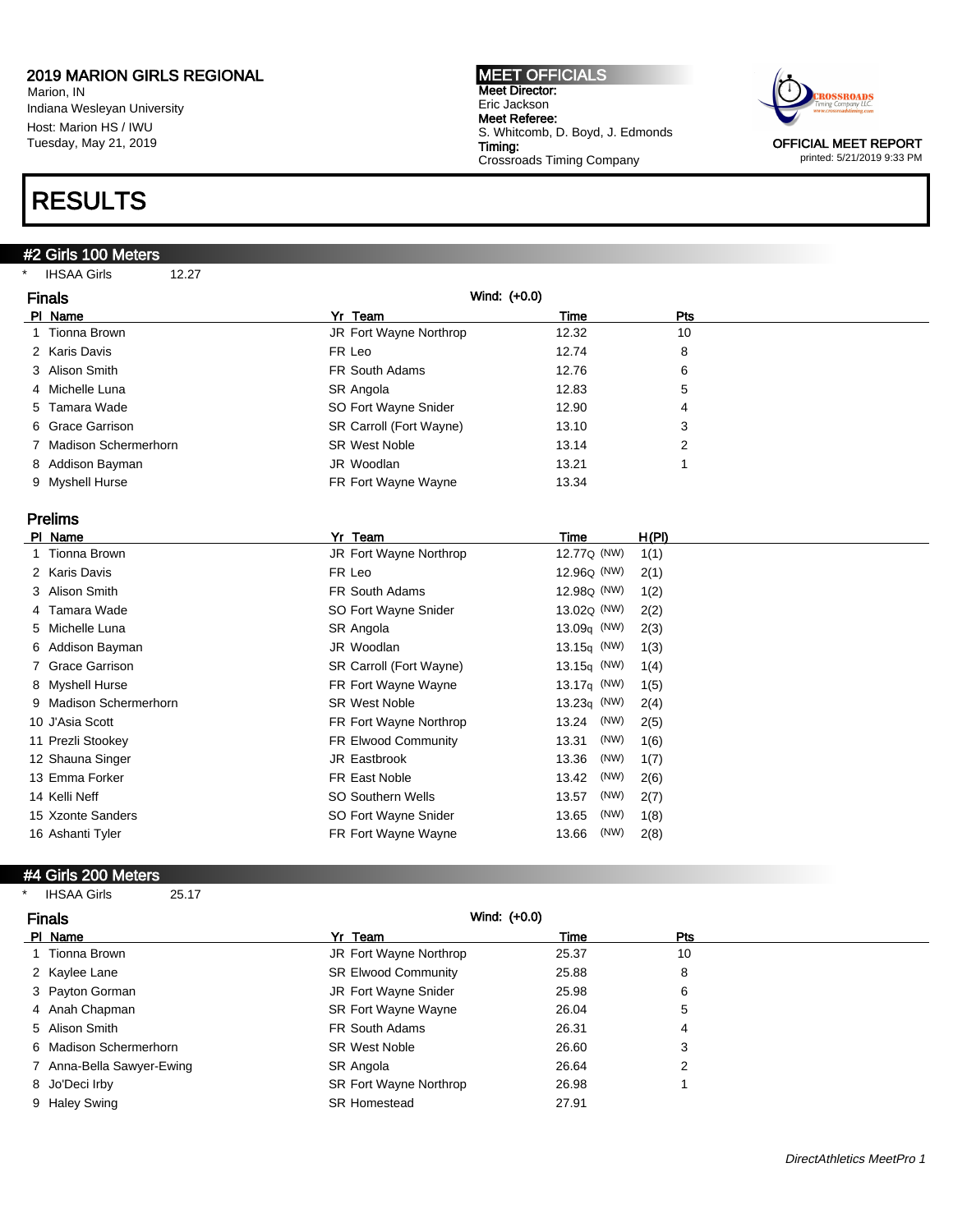Marion, IN Indiana Wesleyan University Host: Marion HS / IWU Tuesday, May 21, 2019

## RESULTS

#### #4 Girls 200 Meters (cont'd)

MEET OFFICIALS Meet Director: Eric Jackson Meet Referee: S. Whitcomb, D. Boyd, J. Edmonds Timing: Crossroads Timing Company



printed: 5/21/2019 9:33 PM

| <b>Prelims</b> |                           |                            |                         |       |  |  |
|----------------|---------------------------|----------------------------|-------------------------|-------|--|--|
| PI Name        |                           | Yr Team                    | Time                    | H(PI) |  |  |
|                | Tionna Brown              | JR Fort Wayne Northrop     | 25.430 (NW)             | 1(1)  |  |  |
|                | 2 Payton Gorman           | JR Fort Wayne Snider       | 25.70 <sub>Q</sub> (NW) | 2(1)  |  |  |
|                | 3 Kaylee Lane             | <b>SR Elwood Community</b> | 26.15 <sub>Q</sub> (NW) | 2(2)  |  |  |
|                | 4 Alison Smith            | <b>FR South Adams</b>      | 26.33 <sub>Q</sub> (NW) | 1(2)  |  |  |
|                | 5 Madison Schermerhorn    | <b>SR West Noble</b>       | $26.64q$ (NW)           | 2(3)  |  |  |
|                | 6 Jo'Deci Irby            | SR Fort Wayne Northrop     | $26.78q$ (NW)           | 2(4)  |  |  |
|                | 7 Anna-Bella Sawyer-Ewing | SR Angola                  | $26.79q$ (NW)           | 2(5)  |  |  |
|                | 8 Haley Swing             | <b>SR Homestead</b>        | $26.81q$ (NW)           | 2(6)  |  |  |
|                | 9 Anah Chapman            | <b>SR Fort Wayne Wayne</b> | $26.96q$ (NW)           | 1(3)  |  |  |
|                | 10 Kira Voelker           | JR Fort Wayne Bishop       | (NW)<br>27.20           | 2(7)  |  |  |
|                | 11 Brianna Hess           | JR Carroll (Fort Wayne)    | (NW)<br>27.43           | 2(8)  |  |  |
|                | 12 Emma Forker            | FR East Noble              | (NW)<br>27.50           | 1(4)  |  |  |
| 13 Carli Fones |                           | <b>JR Mississinewa</b>     | (NW)<br>27.74           | 1(5)  |  |  |
| 14 Kelli Neff  |                           | <b>SO Southern Wells</b>   | (NW)<br>28.09           | 1(6)  |  |  |
|                | Aleka Ernsberger          | <b>JR Westview</b>         | <b>DNS</b>              |       |  |  |

#### #6 Girls 400 Meters

| PI Name               | Yr Team                       | Time    | $H(PI)$ Pts |    |
|-----------------------|-------------------------------|---------|-------------|----|
| 1 Kaylee Lane         | <b>SR Elwood Community</b>    | 57.60   | 2(1)        | 10 |
| 2 Payton Gorman       | JR Fort Wayne Snider          | 57.73   | 2(2)        | 8  |
| 3 Aleka Ernsberger    | <b>JR Westview</b>            | 58.70   | 2(3)        | 6  |
| 4 Haley Swing         | <b>SR Homestead</b>           | 58.82   | 2(4)        | 5  |
| 5 Carli Fones         | <b>JR Mississinewa</b>        | 59.23   | 2(5)        | 4  |
| 6 Jo'Deci Irby        | <b>SR Fort Wayne Northrop</b> | 1:00.73 | 2(6)        | 3  |
| 7 Addison Bayman      | JR Woodlan                    | 1:01.43 | 1(1)        | 2  |
| 8 Erika Brock         | JR Eastside                   | 1:01.94 | 1(2)        |    |
| 9 Rhylee Jones        | <b>JR Homestead</b>           | 1:02.39 | 1(3)        |    |
| 10 Brooklynn Goodrich | <b>SR Huntington North</b>    | 1:02.92 | 2(7)        |    |
| 11 Anna Lane          | JR Fort Wayne North Si        | 1:03.29 | 1(4)        |    |
| 12 Abigail Buczak     | JR Fort Wayne Bishop          | 1:03.46 | 1(5)        |    |
| 13 Samantha Kuhn      | JR Fremont                    | 1:03.65 | 2(8)        |    |
| 14 Brooke Hansen      | FR Carroll (Fort Wayne)       | 1:04.56 | 1(6)        |    |
| 15 Lilly Mast         | SO West Noble                 | 1:04.85 | 2(9)        |    |
| 16 Lauren Bales       | <b>SO Norwell</b>             | 1:05.71 | 1(7)        |    |

#### #8 Girls 800 Meters

| <b>IHSAA Girls</b><br>2:16.24 |                         |            |            |  |
|-------------------------------|-------------------------|------------|------------|--|
| PI Name                       | Yr Team                 | Time       | <b>Pts</b> |  |
| <b>Julia Dvorak</b>           | <b>JR Homestead</b>     | $*2:13.42$ | 10         |  |
| 2 Zoe Duffus                  | SO Carroll (Fort Wayne) | 2:18.10    | 8          |  |
| 3 Addison Wiley               | FR Huntington North     | 2:18.47    | 6          |  |
| 4 Abby Mays                   | Fort Wayne Concord      | 2:19.92    | 5          |  |
| 5 Kaitlyn Woods               | FR Fort Wayne Bishop    | 2:21.49    | 4          |  |
| 6 Kallee Patch                | JR South Adams          | 2:22.19    | 3          |  |
|                               |                         |            |            |  |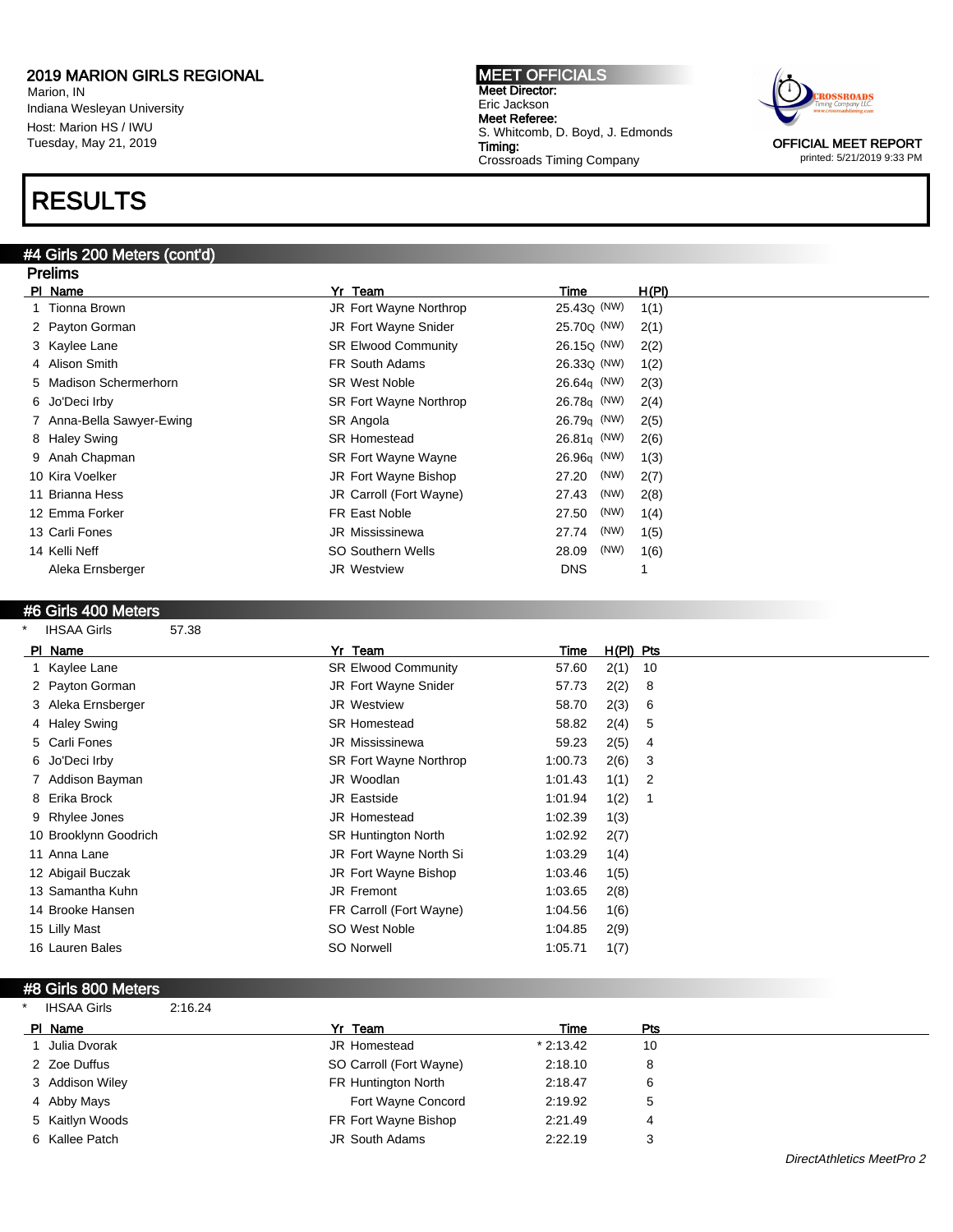Marion, IN Indiana Wesleyan University Host: Marion HS / IWU Tuesday, May 21, 2019

## RESULTS

#### #8 Girls 800 Meters (cont'd)

MEET OFFICIALS Meet Director: Eric Jackson Meet Referee: S. Whitcomb, D. Boyd, J. Edmonds Timing: Crossroads Timing Company



OFFICIAL MEET REPORT printed: 5/21/2019 9:33 PM

| 11 Abbey Gentz                | SO Woodlan              | 2:29.56    |     |  |
|-------------------------------|-------------------------|------------|-----|--|
| 12 Kaylee Fuelling            | <b>SO Norwell</b>       | 2:33.27    |     |  |
| 13 Morgan Farr                | <b>SR Southwood</b>     | 2:34.11    |     |  |
| 14 Selah Jackson              | SO Oak Hill             | 2:34.81    |     |  |
| 15 Olivia Smolinske           | <b>SR East Noble</b>    | 2:37.84    |     |  |
| 16 Valencia Placencia         | SO Garrett              | 2:38.90    |     |  |
|                               |                         |            |     |  |
| #10 Girls 1600 Meters         |                         |            |     |  |
| <b>IHSAA Girls</b><br>5:02.82 |                         |            |     |  |
| PI Name                       | Yr Team                 | Time       | Pts |  |
| Addison Wiley                 | FR Huntington North     | $*4:55.19$ | 10  |  |
| 2 Zoe Duffus                  | SO Carroll (Fort Wayne) | $*4:55.95$ | 8   |  |
| 3 Monroe Fruchey              | JR Carroll (Fort Wayne) | 5:07.08    | 6   |  |
| 4 Ellie Cates                 | JR Fort Wayne Concord   | 5:16.09    | 5   |  |
| Marissa Van De Weg            | FR Adams Central        | 5:20.92    | 4   |  |
| 6 Sydney Lambert              | <b>JR Norwell</b>       | 5:21.64    | 3   |  |
| 7 Sarah Busch                 | SO Fort Wayne Bishop L  | 5:23.49    | 2   |  |
| 8 Angelina Sedlaczak          | <b>JR Homestead</b>     | 5:25.86    | 1   |  |
| 9 Alyssa McKillip             | <b>JR Northfield</b>    | 5:30.86    |     |  |
| 10 Hanna Whitney              | SO Huntington North     | 5:36.85    |     |  |
| 11 Jaiden Eastom              | FR Fort Wayne Snider    | 5:41.92    |     |  |
| 12 Natalie Witmer             | SR Fort Wayne Concord   | 5:44.98    |     |  |
| 13 Taylor Clemens             | JR Angola               | 5:52.32    |     |  |
| 14 April Chrisman             | <b>SR Lakeland</b>      | 5:57.97    |     |  |
| 15 Hannah Blum                | FR Angola               | 6:02.67    |     |  |
| Sarah Mahnensmith             | <b>SO Norwell</b>       | <b>DNF</b> |     |  |

PI Name Particle Property of the President President President President President President President President 7 Samantha Biernat JR Angola 2:25.16 2 8 Mallory Clements **3.25.57** 1 JR Carroll (Fort Wayne) 2:25.57 1

9 Nora Steele SO Fort Wayne Bishop 2:26.22 10 Jasmine Early JR Fort Wayne Northrop 2:27.76

#### #12 Girls 3200 Meters

\* IHSAA Girls 10:51.59

| PI Name |                      | Yr Team                 | Time     | Pts |
|---------|----------------------|-------------------------|----------|-----|
|         | 1 Meagan Hathaway    | SR Carroll (Fort Wayne) | 10:52.24 | 10  |
|         | 2 Abby Green         | SR Carroll (Fort Wayne) | 10:58.40 | 8   |
|         | 3 Erin Strzelecki    | JR Fort Wayne Bishop    | 10:59.30 | 6   |
|         | 4 Mollie Gamble      | JR Oak Hill             | 11:07.51 | 5   |
|         | 5 Amelia Faber       | FR Homestead            | 11:25.51 | 4   |
|         | 6 Sydney Lambert     | JR Norwell              | 11:36.04 | 3   |
|         | 7 Alyssa McKillip    | <b>JR Northfield</b>    | 11:40.57 | 2   |
|         | 8 Ellie Cates        | JR Fort Wayne Concord   | 11:45.04 |     |
|         | 9 Sarah Busch        | SO Fort Wayne Bishop L  | 11:52.69 |     |
|         | 10 McKenzie Sturwold | FR South Adams          | 11:54.81 |     |
|         | 11 Eden Norris       | FR Leo                  | 11:56.40 |     |
|         | 12 Kayla McCulloch   | <b>SR East Noble</b>    | 12:04.49 |     |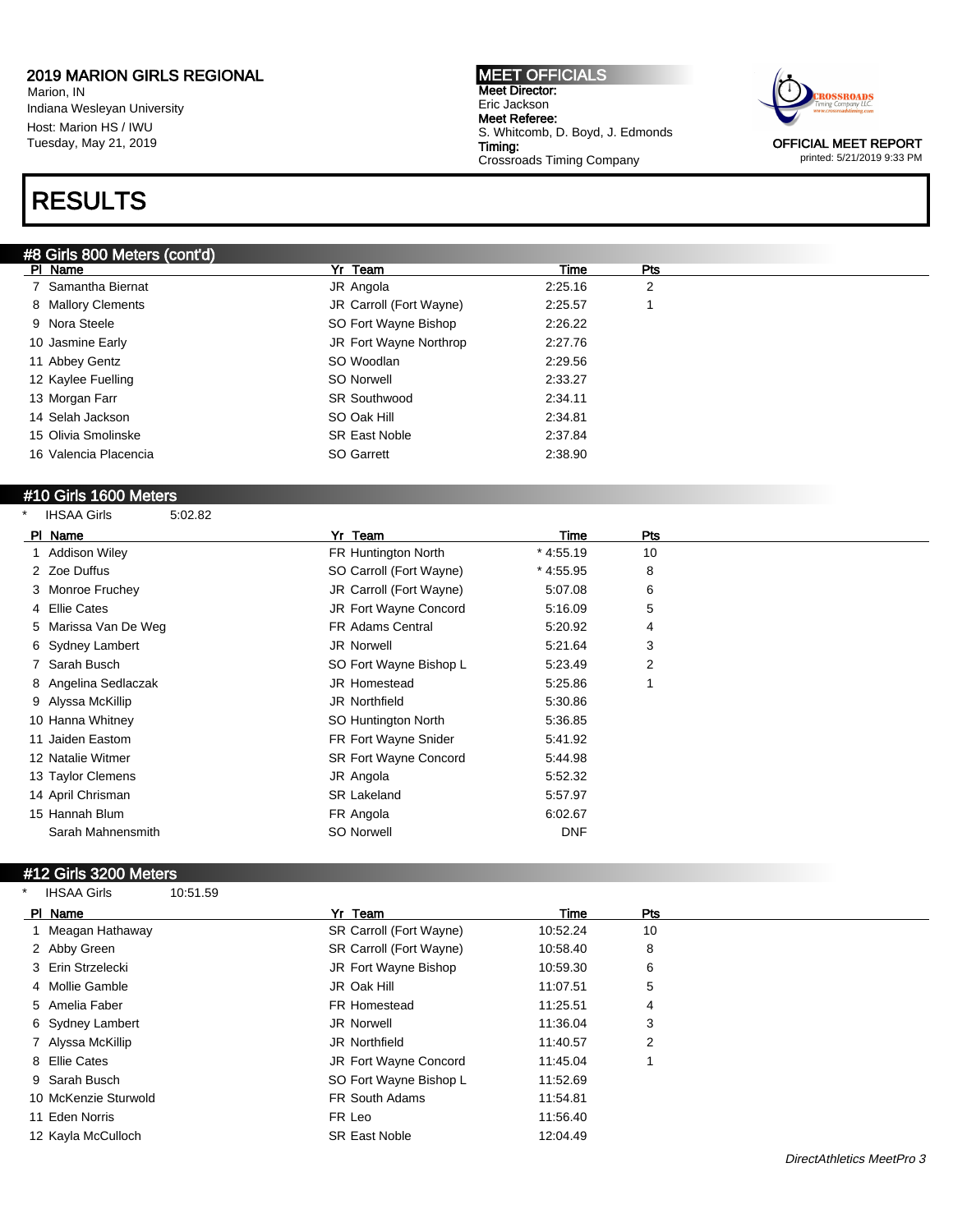Marion, IN Indiana Wesleyan University Host: Marion HS / IWU Tuesday, May 21, 2019

## RESULTS

MEET OFFICIALS Meet Director: Eric Jackson Meet Referee: S. Whitcomb, D. Boyd, J. Edmonds Timing: Crossroads Timing Company



OFFICIAL MEET REPORT printed: 5/21/2019 9:33 PM

| #12 Girls 3200 Meters (cont'd) |                      |            |     |  |  |
|--------------------------------|----------------------|------------|-----|--|--|
| PI Name                        | Yr Team              | Time       | Pts |  |  |
| 13 Susan Beeber                | JR Fort Wayne Bishop | 12:11.53   |     |  |  |
| 14 Riley Winebrenner           | SO Dekalb            | 12:16.70   |     |  |  |
| 15 Aurora Fisher               | JR Mississinewa      | 12:19.32   |     |  |  |
| <b>Taylor Clemens</b>          | JR Angola            | <b>DNS</b> |     |  |  |

#### #13 Girls 100m Hurdles

\* IHSAA Girls 15.00

| <b>Finals</b>         |                        | Wind: (+0.0) |            |  |
|-----------------------|------------------------|--------------|------------|--|
| PI Name               | Yr Team                | Time         | <b>Pts</b> |  |
| 1 Dylan Kirkwood      | SR Fort Wayne Northrop | 15.11        | 10         |  |
| 2 Sophia Buck         | <b>SR Homestead</b>    | 15.18        | 8          |  |
| 3 Morgan Patterson    | FR Fort Wayne Northrop | 15.38        | 6          |  |
| 4 Audrey Altum        | <b>SR Eastbrook</b>    | 15.84        | 5          |  |
| 5 Amajanea Whitt      | FR Fort Wayne Wayne    | 15.92        | 4          |  |
| 6 Jaeleen Wright      | <b>SR Homestead</b>    | 16.22        | 3          |  |
| 7 Emma Neargardner    | FR Eastbrook           | 16.35        | 2          |  |
| 8 Erika Brock         | JR Eastside            | 16.39        |            |  |
| 9 Kenlee Stoppenhagen | JR Norwell             | 16.95        |            |  |

Prelims

| PI Name                 | Yr Team                | Time                    | <u>H(PI)</u> |
|-------------------------|------------------------|-------------------------|--------------|
| 1 Sophia Buck           | <b>SR Homestead</b>    | 15.39 <sub>Q</sub> (NW) | 1(1)         |
| 2 Dylan Kirkwood        | SR Fort Wayne Northrop | 15.55 <sub>Q</sub> (NW) | 2(1)         |
| 3 Morgan Patterson      | FR Fort Wayne Northrop | 15.81Q (NW)             | 2(2)         |
| 4 Audrey Altum          | <b>SR Eastbrook</b>    | 16.33 <sub>Q</sub> (NW) | 1(2)         |
| 5 Emma Neargardner      | FR Eastbrook           | $16.35q$ (NW)           | 1(3)         |
| 6 Jaeleen Wright        | <b>SR Homestead</b>    | 16.37 $q$ (NW)          | 1(4)         |
| 6 Amajanea Whitt        | FR Fort Wayne Wayne    | 16.37 $q$ (NW)          | 2(3)         |
| 8 Erika Brock           | JR Eastside            | 16.61 $q$ (NW)          | 2(4)         |
| 9 Kenlee Stoppenhagen   | <b>JR Norwell</b>      | 16.83 $q$ (NW)          | 1(5)         |
| 10 Ashton Jordan        | SO East Noble          | (NW)<br>16.97           | 1(6)         |
| 11 Jaycee Malone        | SO Prairie Heights     | (NW)<br>17.05           | 2(5)         |
| 12 Laura Rodriguez Lugo | SR Angola              | (NW)<br>17.31           | 2(6)         |
| 13 Hannah Boersma       | FR Churubusco          | (NW)<br>17.35           | 1(7)         |
| 14 Mia Hankenson        | JR Bellmont            | (NW)<br>17.44           | 2(7)         |
| 15 Sullivan Kessler     | SO Eastside            | (NW)<br>18.05           | 1(8)         |
| 16 Hannah Beitler       | <b>JR South Adams</b>  | (NW)<br>18.18           | 2(8)         |
|                         |                        |                         |              |

#### #16 Girls 300m Hurdles

| <b>IHSAA Girls</b><br>$\star$ | 45.32 |                         |           |           |     |
|-------------------------------|-------|-------------------------|-----------|-----------|-----|
| PI Name                       |       | Yr Team                 | Time      | H(PI) Pts |     |
| 1 Sophia Buck                 |       | <b>SR Homestead</b>     | $*$ 45.27 | $2(1)$ 10 |     |
| 2 Dylan Kirkwood              |       | SR Fort Wayne Northrop  | 45.87     | 2(2)      | - 8 |
| 3 Beth Lucas                  |       | <b>SR Mississinewa</b>  | 46.13     | 2(3)      | - 6 |
| 4 Marissa Van De Weg          |       | <b>FR Adams Central</b> | 46.85     | 2(4)      | -5  |
| 5 Adison Smith                |       | SO Fort Wayne Concord   | 46.90     | 2(5)      | 4   |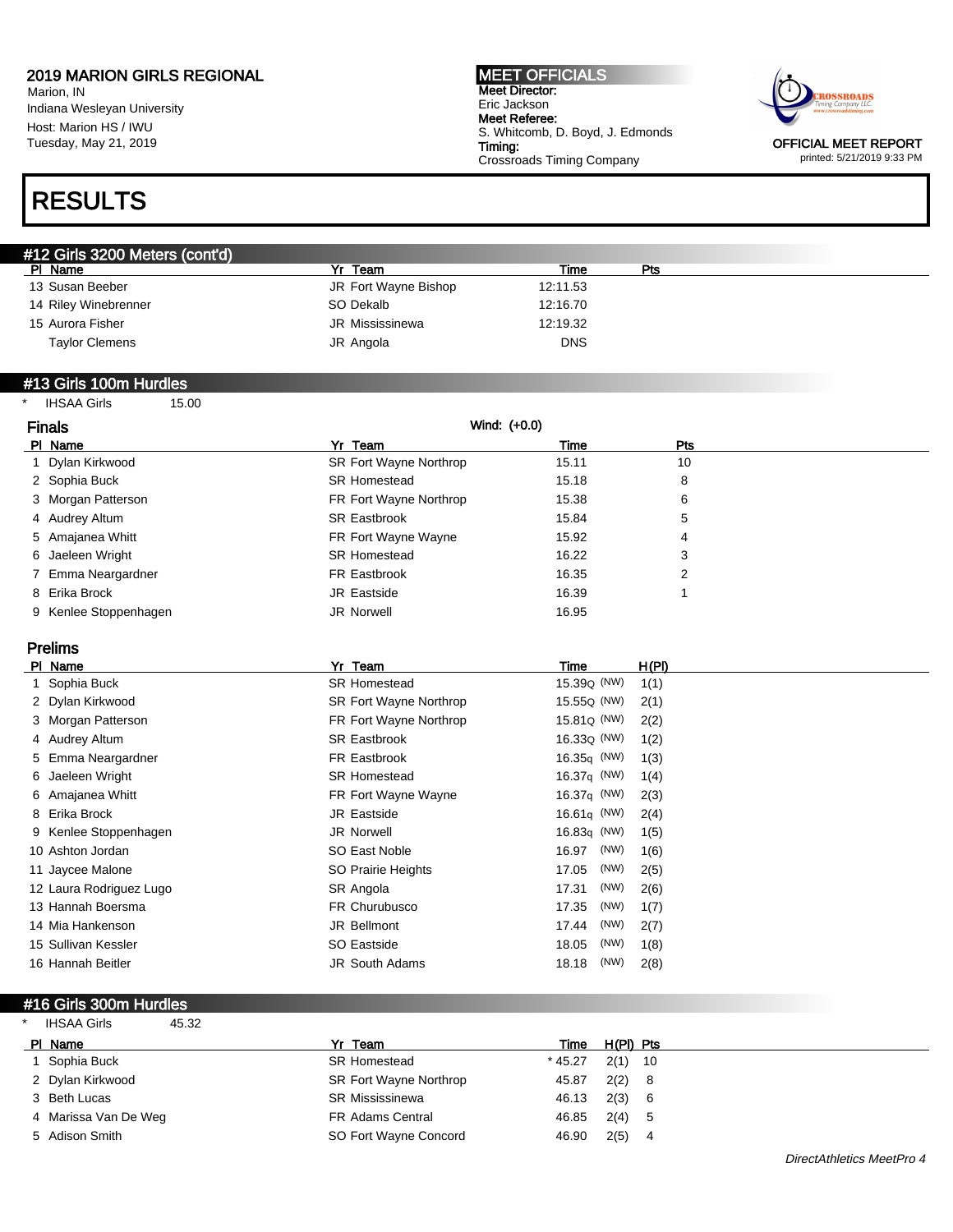Marion, IN Indiana Wesleyan University Host: Marion HS / IWU Tuesday, May 21, 2019

## RESULTS

#### #16 Girls 300m Hurdles (cont'd)

MEET OFFICIALS Meet Director: Eric Jackson Meet Referee: S. Whitcomb, D. Boyd, J. Edmonds Timing: Crossroads Timing Company



printed: 5/21/2019 9:33 PM

| $\pi$ to Gins Soom Fruidigs (conter) |                             |       |             |    |
|--------------------------------------|-----------------------------|-------|-------------|----|
| PI Name                              | Yr Team                     | Time  | $H(PI)$ Pts |    |
| 6 Audrey Altum                       | <b>SR Eastbrook</b>         | 47.77 | 2(6)        | -3 |
| 7 Jaeleen Wright                     | <b>SR Homestead</b>         | 47.89 | 1(1)        | -2 |
| 8 Leah Handshoe                      | FR Leo                      | 48.16 | 2(7)        |    |
| 9 Laura Rodriguez Lugo               | SR Angola                   | 48.78 | 2(8)        |    |
| 10 Nyasia Hardy                      | <b>SR Fort Wayne Snider</b> | 48.88 | 1(2)        |    |
| 11 Faith Morris                      | SO Bellmont                 | 49.20 | 1(3)        |    |
| 12 Brittany Bussard                  | <b>SR Northfield</b>        | 49.25 | 1(4)        |    |
| 13 Mariah Maley                      | SO East Noble               | 49.91 | 1(5)        |    |
| 14 Kelsey Ruder                      | <b>JR Elwood Community</b>  | 49.95 | 1(6)        |    |
| 15 Jaycee Malone                     | SO Prairie Heights          | 52.72 | 1(7)        |    |
| 16 Hannah Henning                    | <b>SR East Noble</b>        | 58.59 | 2(9)        |    |
|                                      |                             |       |             |    |

### #18 Girls 4 x 100m Relay

| <b>IHSAA Girls</b> | 48.77 |
|--------------------|-------|

| PI Team                       |                            | Time  | H(PI) Pts |                |
|-------------------------------|----------------------------|-------|-----------|----------------|
| 1 Fort Wayne Northrop (A)     |                            | 48.98 | 2(1)      | 10             |
| 1) Morgan Patterson FR        | 2) J'Asia Scott FR         |       |           |                |
| 3) Dylan Kirkwood SR          | 4) Tionna Brown JR         |       |           |                |
| 2 Fort Wayne Wayne (A)        |                            | 50.23 | 2(2)      | 8              |
| 1) Erica Xayarath SR          | 2) Ashanti Tyler FR        |       |           |                |
| 3) Myshell Hurse FR           | 4) Anah Chapman SR         |       |           |                |
| 3 Angola (A)                  |                            | 50.34 | 2(3)      | 6              |
| 1) Ashaunti Almond SO         | 2) Laura Rodriguez Lugo SR |       |           |                |
| 3) Anna-Bella Sawyer-Ewing SR | 4) Michelle Luna SR        |       |           |                |
| 4 Carroll (Fort Wayne) (A)    |                            | 51.02 | 2(4)      | 5              |
| 1) Micah Long JR              | 2) Brianna Hess JR         |       |           |                |
| 3) Rylee Shotts SO            | 4) Grace Garrison SR       |       |           |                |
| 5 Leo $(A)$                   |                            | 51.12 | 1(1)      | 4              |
| 1) Karis Davis FR             | 2) Leah Handshoe FR        |       |           |                |
| 3) MaryKate Hissong JR        | 4) Kinsey Smith SR         |       |           |                |
| 6 Homestead (A)               |                            | 51.42 | 2(5)      | 3              |
| 1) Kara Gealy SR              | 2) Gabby Torrez JR         |       |           |                |
| 3) Sophia Buck SR             | 4) Claryce Dager JR        |       |           |                |
| 7 Eastbrook (A)               |                            | 51.50 | 1(2)      | $\overline{c}$ |
| 1) Ruby Roseberry FR          | 2) Camden Chellis FR       |       |           |                |
| 3) Allyson Hiles FR           | 4) Chloe McDaniel FR       |       |           |                |
| 8 East Noble (A)              |                            | 51.52 | 2(6)      | $\mathbf{1}$   |
| 1) Emma Forker FR             | 2) Lexy Rhoades SR         |       |           |                |
| 3) Hannah Henning SR          | 4) Anna Becker SO          |       |           |                |
| 9 Garrett (A)                 |                            | 51.77 | 1(3)      |                |
| 1) Tia Spiece SO              | 2) Emma Kioski SO          |       |           |                |
| 3) Natalie Armstrong FR       | 4) Jada Moore JR           |       |           |                |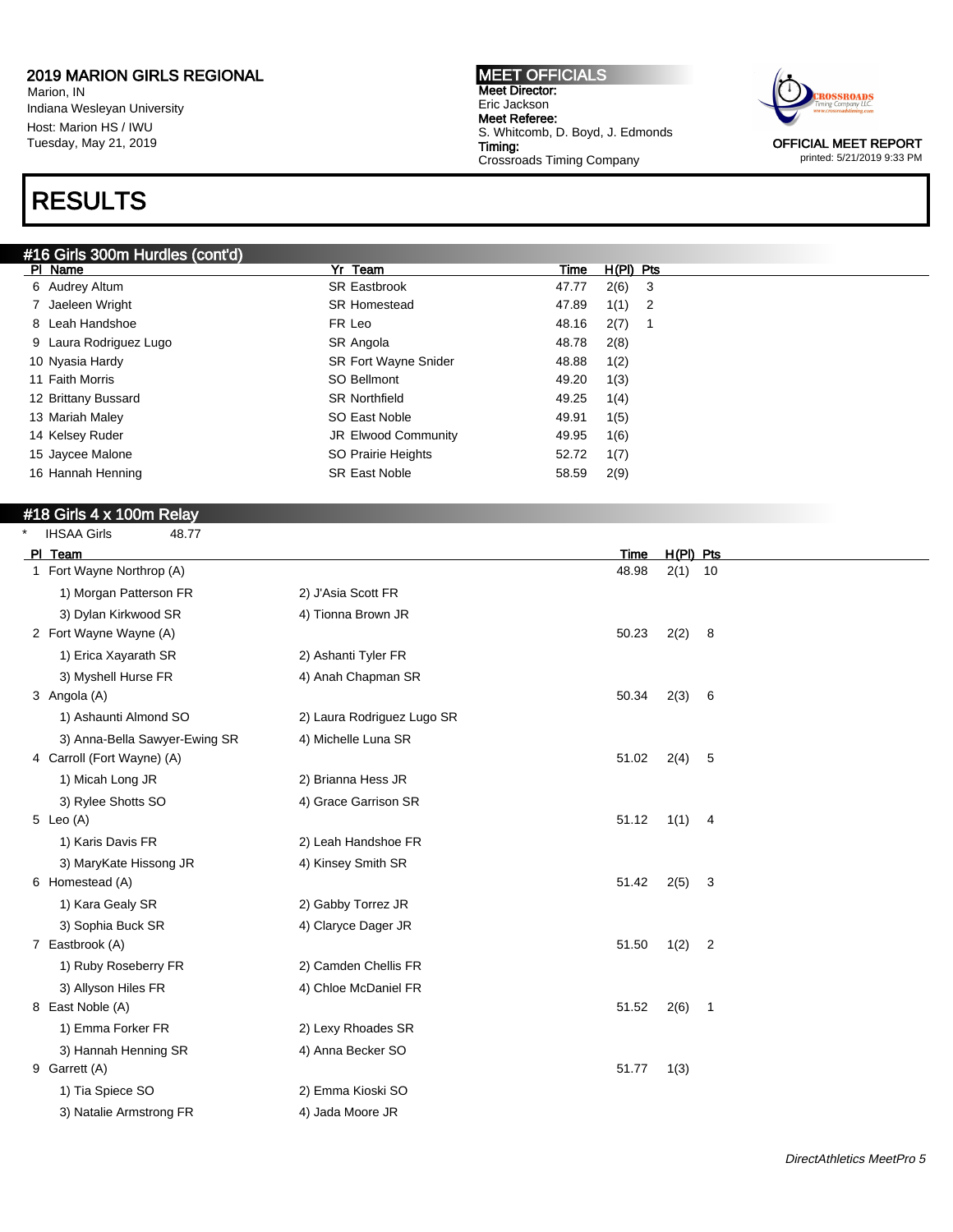Marion, IN Indiana Wesleyan University Host: Marion HS / IWU Tuesday, May 21, 2019

## RESULTS

MEET OFFICIALS Meet Director: Eric Jackson Meet Referee: S. Whitcomb, D. Boyd, J. Edmonds Timing: Crossroads Timing Company



printed: 5/21/2019 9:33 PM

| #18 Girls 4 x 100m Relay (cont'd) |                        |       |             |
|-----------------------------------|------------------------|-------|-------------|
| PI Team                           |                        | Time  | $H(PI)$ Pts |
| 10 Fort Wayne Snider (A)          |                        | 51.89 | 2(7)        |
| 1) Tamara Wade SO                 | 2) Xzonte Sanders SO   |       |             |
| 3) Crishonda Sullivan JR          | 4) Nyasia Hardy SR     |       |             |
| 11 Fort Wayne Bishop Dwenger (A)  |                        | 51.89 | 2(8)        |
| 1) Rachel McCarthy SO             | 2) Eva Hudson FR       |       |             |
| 3) Kira Voelker JR                | 4) Margaret Howe SR    |       |             |
| 12 New Haven (A)                  |                        | 52.17 | 2(9)        |
| 1) TeChiya Jackson SO             | 2) CaMya Hughes JR     |       |             |
| 3) Kayla Williams SO              | 4) T'Naya Bland FR     |       |             |
| 13 Churubusco (A)                 |                        | 52.66 | 1(4)        |
| 1) Hannah Boersma FR              | 2) Mariah Hosted SO    |       |             |
| 3) Sierra Przemielewski SR        | 4) Brelle Shearer FR   |       |             |
| 14 Huntington North (A)           |                        | 53.17 | 1(5)        |
| 1) Grace Gross SO                 | 2) Lily Clanin SO      |       |             |
| 3) Peyton Dorsett SR              | 4) Preslee Williams SO |       |             |
| 15 Mississinewa (A)               |                        | 53.73 | 1(6)        |
| 1) Alayna Webb SO                 | 2) Taylor Ulerick SO   |       |             |
| 3) Zoe Rodgers SO                 | 4) Haleigh Skeens JR   |       |             |
| 16 Norwell (A)                    |                        | 54.52 | 1(7)        |
| 1) Lanie Lipp SO                  | 2) Maiah Shelton SO    |       |             |
| 3) Kaylee Fuelling SO             | 4) Taylor Bennett SO   |       |             |
|                                   |                        |       |             |

#### #20 Girls 4 x 400m Relay

| $\ast$ | <b>IHSAA Girls</b>                 | 3:57.25 |                             |         |             |     |
|--------|------------------------------------|---------|-----------------------------|---------|-------------|-----|
|        | PI Team                            |         |                             | Time    | $H(PI)$ Pts |     |
|        | 1 Homestead (A)                    |         |                             | 4:02.36 | $2(1)$ 10   |     |
|        | 1) Kara Gealy SR                   |         | 2) Haley Swing SR           |         |             |     |
|        | 3) Julia Dvorak JR                 |         | 4) Rhylee Jones JR          |         |             |     |
|        | 2 Fort Wayne Northrop (A)          |         |                             | 4:07.29 | 2(2)        | 8   |
|        | 1) Morgan Patterson FR             |         | 2) Jasmine Early JR         |         |             |     |
|        | 3) Dylan Kirkwood SR               |         | 4) Jo'Deci Irby SR          |         |             |     |
|        | 3 Fort Wayne North Side (A)        |         |                             | 4:11.37 | 2(3)        | - 6 |
|        | 1) Takyira Benson SO               |         | 2) Anna Lane JR             |         |             |     |
|        | 3) Trinity Mitchell SR             |         | 4) Zyara Springer SO        |         |             |     |
|        | 4 Fort Wayne Concordia Luthera (A) |         |                             | 4:15.38 | 2(4)        | -5  |
|        | 1) Zoie Taylor FR                  |         | 2) Elizabeth Hellinger FR   |         |             |     |
|        | 3) Adison Smith SO                 |         | 4) Scarlett-Ann Shaeffer SO |         |             |     |
|        | 5 Oak Hill (A)                     |         |                             | 4:16.62 | 1(1)        | -4  |
|        | 1) Adrianna Trexler SR             |         | 2) Zoe Revennaugh FR        |         |             |     |
|        | 3) Alyssa Thompson FR              |         | 4) Ireland Dodson JR        |         |             |     |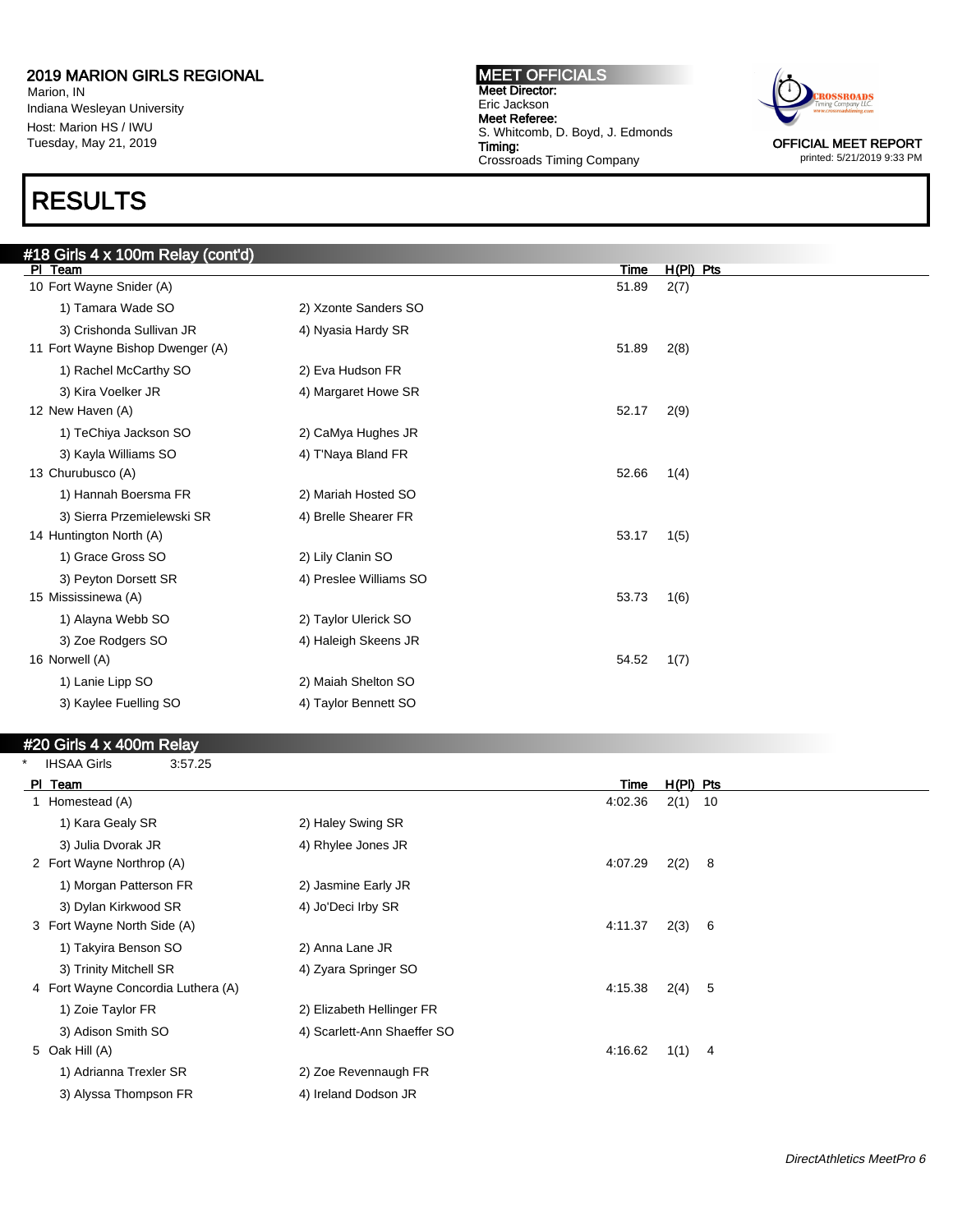Marion, IN Indiana Wesleyan University Host: Marion HS / IWU Tuesday, May 21, 2019

## RESULTS

#### MEET OFFICIALS Meet Director: Eric Jackson Meet Referee: S. Whitcomb, D. Boyd, J. Edmonds Timing: Crossroads Timing Company



printed: 5/21/2019 9:33 PM

| #20 Girls 4 x 400m Relay (cont'd)<br>PI Team |                               | Time    | $H(PI)$ Pts |                |
|----------------------------------------------|-------------------------------|---------|-------------|----------------|
| 6 Fort Wayne Bishop Dwenger (A)              |                               | 4:16.85 | 2(5)        | 3              |
| 1) Kathryn Nix JR                            | 2) Nora Steele SO             |         |             |                |
| 3) Abigail Buczak JR                         | 4) Kaitlyn Woods FR           |         |             |                |
| 7 Angola (A)                                 |                               | 4:18.07 | 2(6)        | $\overline{2}$ |
| 1) Laura Rodriguez Lugo SR                   | 2) Anna-Bella Sawyer-Ewing SR |         |             |                |
| 3) Michelle Luna SR                          | 4) Grace Michael FR           |         |             |                |
| 8 Huntington North (A)                       |                               | 4:20.20 | 2(7)        | $\overline{1}$ |
| 1) Regan Slagel FR                           | 2) Brooklynn Goodrich SR      |         |             |                |
| 3) Addison Wiley FR                          | 4) Meg McDonald JR            |         |             |                |
| 9 Westview (A)                               |                               | 4:20.31 | 1(2)        |                |
| 1) Jordan Miller SR                          | 2) Aleka Ernsberger JR        |         |             |                |
| 3) Penelope Eash FR                          | 4) Rosamaria McMahon SO       |         |             |                |
| 10 Eastbrook (A)                             |                               | 4:21.37 | 1(3)        |                |
| 1) Kaylene Cox SR                            | 2) Camden Chellis FR          |         |             |                |
| 3) Allyson Hiles FR                          | 4) Rachel Manning SO          |         |             |                |
| 11 South Adams (A)                           |                               | 4:22.37 | 1(4)        |                |
| 1) Taylor Dague JR                           | 2) Alison Smith FR            |         |             |                |
| 3) Isabel Von Gunten JR                      | 4) Kallee Patch JR            |         |             |                |
| 12 Leo (A)                                   |                               | 4:23.30 | 1(5)        |                |
| 1) Megan Fuchs JR                            | 2) Kinsey Smith SR            |         |             |                |
| 3) Karis Davis FR                            | 4) Sarah Schleinkoffer SO     |         |             |                |
| 13 Churubusco (A)                            |                               | 4:24.88 | 2(8)        |                |
| 1) Katie Graft FR                            | 2) Maggie Burita JR           |         |             |                |
| 3) Meranda Malott SR                         | 4) Brelle Shearer FR          |         |             |                |
| 14 Fort Wayne Snider (A)                     |                               | 4:30.74 | 2(9)        |                |
| 1) Qualynndriqueka Turner FR                 | 2) Payton Gorman JR           |         |             |                |
| 3) Jada Kepney JR                            | 4) Nyasia Hardy SR            |         |             |                |
| 15 East Noble (A)                            |                               | 4:31.63 | 1(6)        |                |
| 1) Hannah Henning SR                         | 2) Anna Becker SO             |         |             |                |
| 3) Olivia Rummel JR<br>16 Norwell (A)        | 4) Olivia Smolinske SR        | 4:36.24 | 1(7)        |                |
|                                              | 2) Maiah Shelton SO           |         |             |                |
| 1) Lanie Lipp SO                             |                               |         |             |                |
| 3) Kaylee Fuelling SO                        | 4) Addison Misch JR           |         |             |                |

### #24 Girls High Jump

\* IHSAA Girls 5' 4.50"

| РI | Name              | Yr Team                                  | <b>Mark</b> | Pts |
|----|-------------------|------------------------------------------|-------------|-----|
|    | Meleah Leatherman | <b>SR Central Noble</b>                  | $*5.51/2$   | 10  |
|    | 2 Erica Xayarath  | SR Fort Wayne Wayne $5'$ 4 $\frac{1}{2}$ |             |     |
|    | 3 Gracey Coyne    | SO Heritage                              | 5'2"        | 6   |
|    | 4 Adison Smith    | SO Fort Wayne Concord 5' 2"              |             |     |
|    | 5 Micah Long      | JR Carroll (Fort Wayne) 5' 1"            |             | 4   |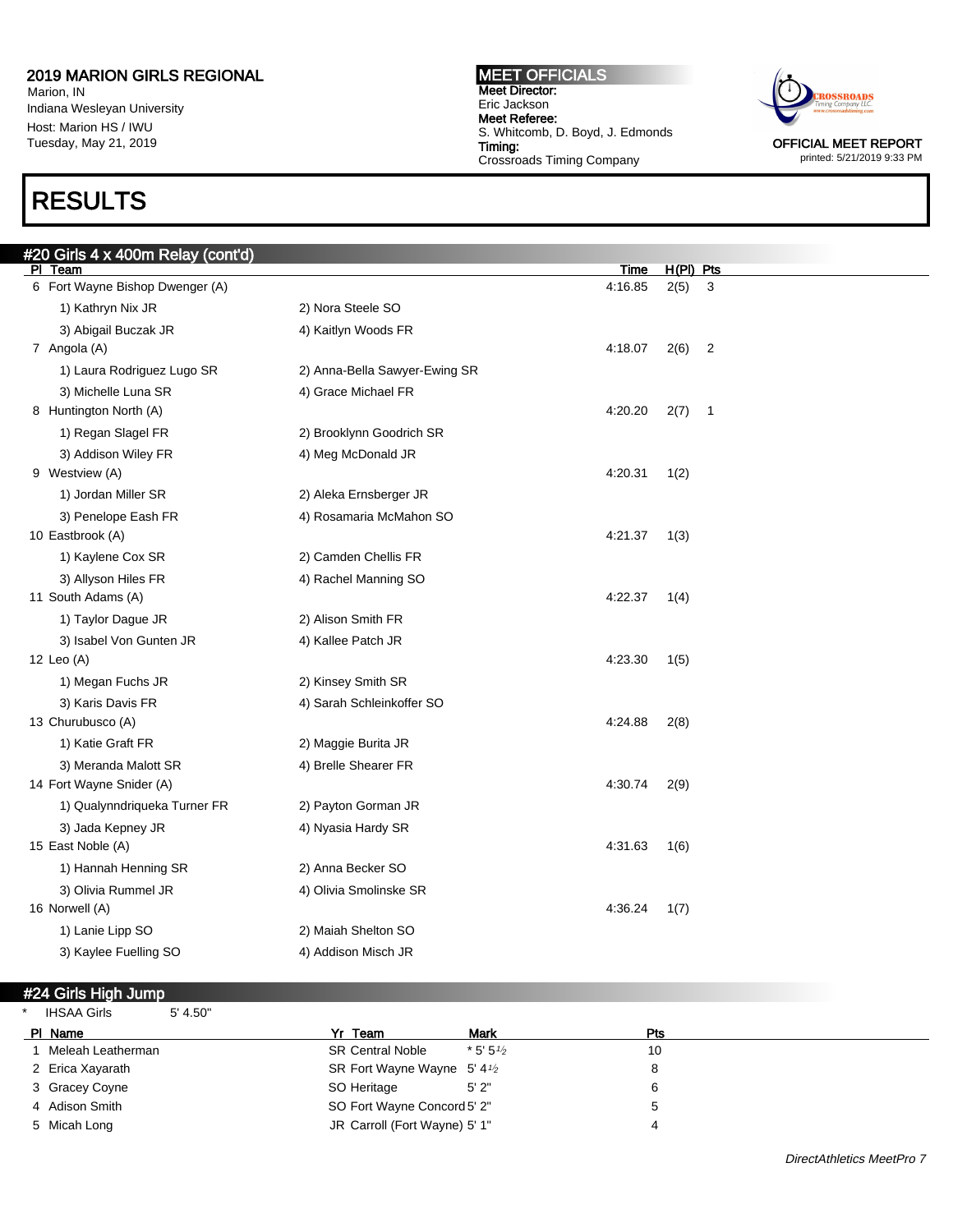Marion, IN Indiana Wesleyan University Host: Marion HS / IWU Tuesday, May 21, 2019

### RESULTS

### #24 Girls High Jump (cont'd)

MEET OFFICIALS Meet Director: Eric Jackson Meet Referee: S. Whitcomb, D. Boyd, J. Edmonds Timing: Crossroads Timing Company



OFFICIAL MEET REPORT printed: 5/21/2019 9:33 PM

| ווט ווידע (עווויט <del>וי</del> בא# |                                |           |     |
|-------------------------------------|--------------------------------|-----------|-----|
| PI Name                             | Yr Team                        | Mark      | Pts |
| 6 Preslee Williams                  | SO Huntington North            | 5' 0"     | 3   |
| 7 Dezirae Napier                    | <b>SR Prairie Heights</b>      | 4' 10"    | 0.5 |
| 7 Brooklyn Rettig                   | FR Lakeland                    | 4' 10"    | 0.5 |
| 7 Rachel Manning                    | SO Eastbrook                   | 4' 10"    | 0.5 |
| 7 Jasmine Green                     | FR Fort Wayne South Si4' 10"   |           | 0.5 |
| 7 Elizabeth Hellinger               | FR Fort Wayne Concord 4' 10"   |           | 0.5 |
| 7 Tasia Chaney                      | FR Fort Wayne Snider 4' 10"    |           | 0.5 |
| 13 Olivia Baumert                   | FR Woodlan                     | 4' 10"    |     |
| 14 Brooke Schlotter                 | JR Carroll (Fort Wayne) 4' 10" |           |     |
| Jenna-Reece VanBlair                | SO Alexandria-Monroe           | <b>NH</b> |     |
| Brooke Behm                         | <b>SR Central Noble</b>        | <b>NH</b> |     |
| Emma Dummer                         | FR Norwell                     | <b>NH</b> |     |
| Morgan Walz                         | SO East Noble                  | <b>NH</b> |     |
| Hannah Boersma                      | FR Churubusco                  | <b>NH</b> |     |
| CaMya Hughes                        | <b>JR New Haven</b>            | <b>NH</b> |     |
| Kalli Aaron                         | FR Prairie Heights             | <b>NH</b> |     |
| Eva Hudson                          | FR Fort Wayne Bishop           | <b>NH</b> |     |
| Kaylee Fuelling                     | SO Norwell                     | NH        |     |
|                                     |                                |           |     |

#### #26 Girls Pole Vault

IHSAA Girls 11' 2" PI Name **Product Product Product Product Product Product Product Product Product Product Product Product Product** 1 Josephine Gery 10 Contract Communication of the SO Homestead 11' 2" and 10 10 2 Maggie Burita **3 No. 2 Maggie Burita** 3 All 100 MHz JR Churubusco 3 10' 6" 8 8 8 3 Gwendolyn Krizon 10' 2" 6 Gwendolyn Krizon 10' 2" 4 Ella Smith **Smith School Ella Smith JR Carroll (Fort Wayne) 9' 10"** 5 5 Grace Nelson 3.5 (3.5) Sellmont 9' 0" 3.5 5 Kylie Garton **SO East Noble** 9' 0" 3.5 7 Veronika Russell **SR Huntington North 9' 0"** 2 8 Isabella Trine FR Angola 9' 0" 1 9 Anna Jordan SR Central Noble 8' 6" 10 Taylor King **FR Oak Hill** 8' 6" Leigha Boggs NH NH SR Wabash NH Danielle Dunham **FR** Angola Kailia Malaivanh JR Lakeland NH Samantha Kuhn **International Samantha Kuhn** JR Fremont Ella Baver NH Jessi Gerke NH Jasney Combs SO Fort Wayne South Si NH Jala Collins NH Brittany Bussard **NH** SR Northfield NH Brelle Shearer **FR Churubusco** NH Delaney Norman **JR** East Noble NH Mia Hankenson JR Bellmont NH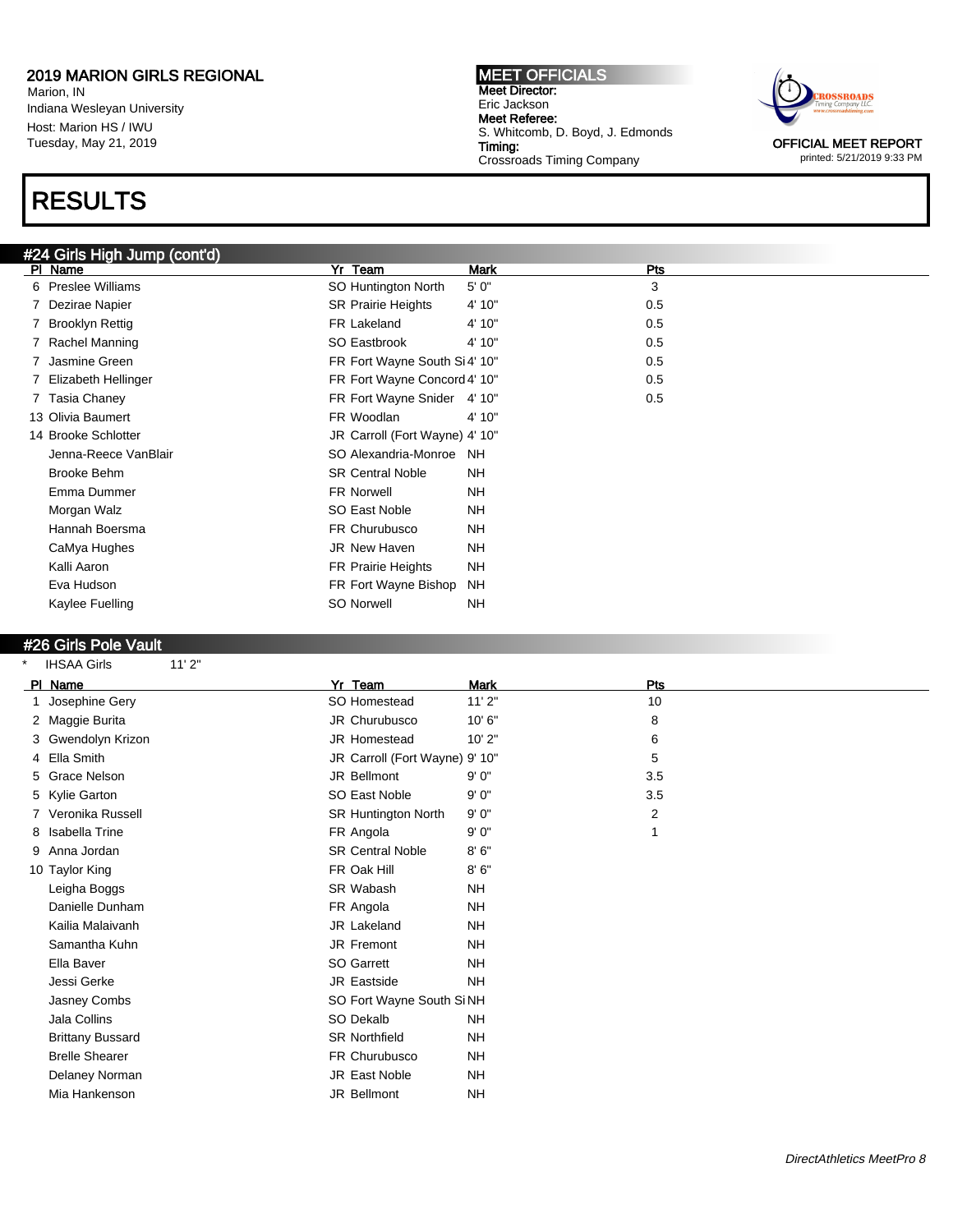Marion, IN Indiana Wesleyan University Host: Marion HS / IWU Tuesday, May 21, 2019

## RESULTS

#28 Girls Long Jump \* IHSAA Girls 17' 8.25" MEET OFFICIALS Meet Director: Eric Jackson Meet Referee: S. Whitcomb, D. Boyd, J. Edmonds Timing: Crossroads Timing Company



printed: 5/21/2019 9:33 PM

| .<br>.                  |                                            |                                   |      |             |    |
|-------------------------|--------------------------------------------|-----------------------------------|------|-------------|----|
| PI Name                 | Yr Team                                    | Mark                              |      | $F(PI)$ Pts |    |
| 1 Morgan Patterson      | FR Fort Wayne Northrop17' 2"               |                                   | (NW) | 1(1)        | 10 |
| 2 Erica Xayarath        | SR Fort Wayne Wayne 17' 1 <sup>1</sup> /2  |                                   | (NW) | 1(2)        | 8  |
| 3 Kara Gealy            | <b>SR Homestead</b>                        | 16' 8''                           | (NW) | 1(3)        | 6  |
| 4 Adison Smith          | SO Fort Wayne Concord 16' 7 <sup>1/4</sup> |                                   | (NW) | 1(4)        | 5  |
| 5 Gracey Coyne          | SO Heritage                                | 16' 5 <sup>3</sup> / <sub>4</sub> | (NW) | 1(5)        | 4  |
| 6 Gabby Torrez          | <b>JR Homestead</b>                        | 16' $3\frac{1}{4}$                | (NW) | 1(6)        | 3  |
| 7 Bethany Kelley        | <b>SR Dekalb</b>                           | 15' 10 $\frac{1}{2}$              | (NW) | 1(7)        | 2  |
| 8 Trishelle Ganaway     | FR Fort Wayne Snider                       | 15' 10"                           | (NW) | 1(8)        | 1  |
| 9 Anah Chapman          | SR Fort Wayne Wayne                        | 15' 4 $3/4$                       | (NW) | 2(1)        |    |
| 10 Madison Schermerhorn | <b>SR West Noble</b>                       | $15'3^{3}/4$                      | (NW) | 1(9)        |    |
| 11 Macy Morgan          | <b>JR Norwell</b>                          | 15' $3\frac{1}{2}$                | (NW) | 2(2)        |    |
| 12 Eva Goff             | <b>SR Southwood</b>                        | 14' 11"                           | (NW) | 2(3)        |    |
| 13 Margaret Howe        | SR Fort Wayne Bishop                       | $14' 6^{3/4}$                     | (NW) | 2(4)        |    |
| 14 Solaire Young        | JR Fort Wayne Bishop L14' 6"               |                                   | (NW) | 1(10)       |    |
| 15 Adrianna Trexler     | SR Oak Hill                                | 14' 4 $\frac{1}{4}$               | (NW) | 2(5)        |    |
| 16 Morgann Leslie       | SO Dekalb                                  | 14' $3\frac{1}{2}$                | (NW) | 2(6)        |    |
|                         |                                            |                                   |      |             |    |

#### #30 Girls Shot Put

\* IHSAA Girls 40' 8.50"

| PI Name        |                       | Yr Team                                    | Mark                              | F(PI) Pts      |                |
|----------------|-----------------------|--------------------------------------------|-----------------------------------|----------------|----------------|
|                | <b>Brittnee James</b> | <b>SR Homestead</b>                        | * 41' 8 $\frac{3}{4}$             | 2(1)           | 10             |
|                | 2 Markalah Barnes     | SR Fort Wayne Northrop40' 7 <sup>1/4</sup> |                                   | 2(2)           | 8              |
|                | 3 Grace Bradtmueller  | SO Norwell                                 | 38' 2 <sup>3</sup> / <sub>4</sub> | 2(3)           | 6              |
|                | 4 Seifert Olivia      | <b>SR Homestead</b>                        | 37' 11 $\frac{1}{4}$              | 1(1)           | 5              |
|                | 5 Jessica Davis       | JR Angola                                  | 37' 10 $\frac{1}{4}$              | 2(4)           | 4              |
|                | 6 Baylee Ditsler      | JR Eastbrook                               | 37' 8''                           | 2(5)           | 3              |
|                | 7 Marqueisha Weeks    | JR Fort Wayne Snider                       | $36' 11^{3/4}$                    | 2(6)           | $\overline{2}$ |
|                | 8 Mariah Wyatt        | SO Wabash                                  | 35' $7\frac{1}{2}$                | 2(7)           |                |
|                | 9 Alexandra Sparks    | FR Carroll (Fort Wayne) 35' 1"             |                                   | 1(2)           |                |
| 10 Madi Gaff   |                       | JR Churubusco                              | 35' $0\frac{1}{4}$                | 1(3)           |                |
|                | 11 Shaelynn Bowman    | <b>SR South Adams</b>                      | 34'1''                            | 1(4)           |                |
|                | 12 Chloe Whitman      | <b>SR Eastside</b>                         | 33' 10 $\frac{1}{4}$              | 1(5)           |                |
|                | 13 Aniyah Moore       | FR Fort Wayne Northrop 33' 934             |                                   | 2(8)           |                |
|                | 14 Trinidy Wyatt      | SR Wabash                                  | 33'2''                            | 1(6)           |                |
| 15 Kilah Smith |                       | SO Churubusco                              | 31'9''2                           | 2(9)           |                |
|                | Katelyn Ayres         | <b>JR Central Noble</b>                    | <b>FOUL</b>                       | $\overline{2}$ |                |

#### #32 Girls Discus

| <b>IHSAA Girls</b>    | 125' 5"            |                                 |            |             |
|-----------------------|--------------------|---------------------------------|------------|-------------|
| PI Name               | Yr Team            |                                 | Mark       | F(PI) Pts   |
| <b>Brittnee James</b> |                    | <b>SR Homestead</b>             | * 129' 11" | $2(1)$ 10   |
| 2 Gabby Birch         | <b>SR Bellmont</b> |                                 | * 128' 2"  | 2(2)<br>- 8 |
| 3 Markalah Barnes     |                    | SR Fort Wayne Northrop* 127' 9" |            | 2(3) 6      |
| 4 Kilah Smith         |                    | SO Churubusco                   | 119'7"     | 2(4) 5      |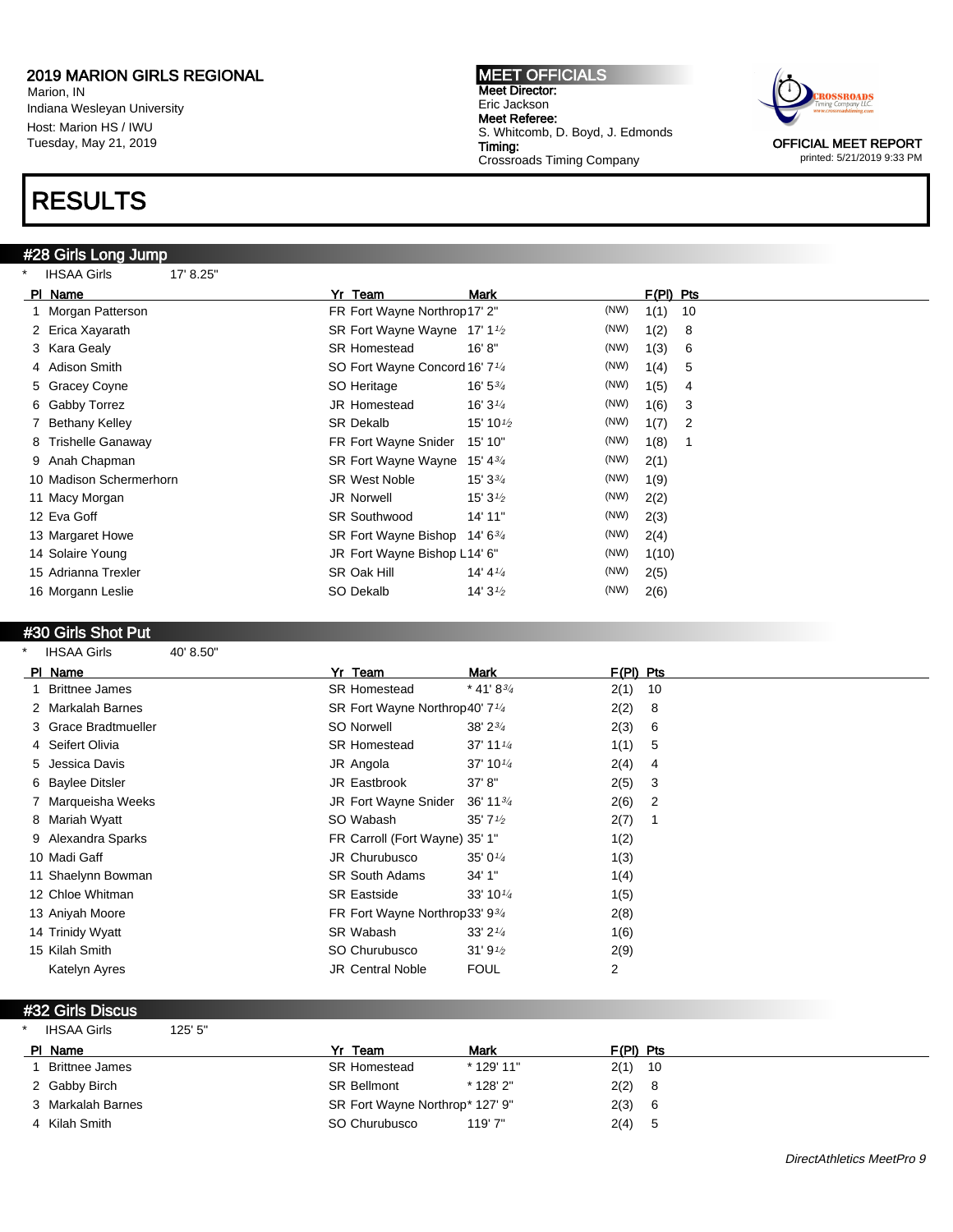Marion, IN Indiana Wesleyan University Host: Marion HS / IWU Tuesday, May 21, 2019

## RESULTS

#### #32 Girls Discus (cont'd)

MEET OFFICIALS Meet Director: Eric Jackson Meet Referee: S. Whitcomb, D. Boyd, J. Edmonds Timing: Crossroads Timing Company



printed: 5/21/2019 9:33 PM

| #32 Girls Discus (cont'd) |                                 |             |             |     |
|---------------------------|---------------------------------|-------------|-------------|-----|
| PI Name                   | Yr Team                         | <b>Mark</b> | $F(PI)$ Pts |     |
| 5 Katelyn Ayres           | <b>JR Central Noble</b>         | 116'7"      | 2(5)        | - 4 |
| 6 Keirstin Roose          | SO Lakeland                     | 112'1"      | 2(6)        | - 3 |
| 7 Leilanu Jackson         | SR Marion                       | 109' 9"     | $1(1)$ 2    |     |
| 8 Emma Mantica            | <b>SR Homestead</b>             | 109' 5"     | 2(7)        |     |
| 9 Taylor Horton           | JR Carroll (Fort Wayne) 106' 4" |             | 1(2)        |     |
| 10 Chassy Gallmier        | <b>SR Churubusco</b>            | $104'$ 6"   | 2(8)        |     |
| 11 Ja'najah Hill          | SO Fort Wayne Northrop103' 6"   |             | 1(3)        |     |
| 12 Gabrielle Bussard      | SO New Haven                    | 100' 5"     | 2(9)        |     |
| 13 Alexandra Sparks       | FR Carroll (Fort Wayne) 99' 8"  |             | 1(4)        |     |
| 14 Lexy Rhoades           | <b>SR East Noble</b>            | 98'6''      | 1(5)        |     |
| 15 Jenna King             | <b>SR Eastbrook</b>             | 94'2"       | 1(6)        |     |
| 16 Mariah Wyatt           | SO Wabash                       | 93'7''      | 2(10)       |     |
|                           |                                 |             |             |     |

### #34 Girls 4 x 800m Relay

\* IHSAA Girls 9:24.46

| PI Team                         |                          | Time     | $H(PI)$ Pts |                |
|---------------------------------|--------------------------|----------|-------------|----------------|
| 1 Fort Wayne Bishop Dwenger (A) |                          | 9:43.50  | $2(1)$ 10   |                |
| 1) Kathryn Nix JR               | 2) Natalee Vogan SO      |          |             |                |
| 3) Kaitlyn Woods FR             | 4) Nora Steele SO        |          |             |                |
| 2 Carroll (Fort Wayne) (A)      |                          | 9:50.29  | 2(2)        | 8              |
| 1) Brooke Hansen FR             | 2) Kathleen Ellingson SR |          |             |                |
| 3) Ashlyn Minton SO             | 4) Mallory Clements JR   |          |             |                |
| 3 Norwell (A)                   |                          | 9:51.32  | 2(3)        | 6              |
| 1) Kaylee Fuelling SO           | 2) Addison Dirig SO      |          |             |                |
| 3) Sarah Mahnensmith SO         | 4) Makayla Cox SO        |          |             |                |
| 4 Homestead (A)                 |                          | 9:56.21  | 2(4)        | 5              |
| 1) Angelina Sedlaczak JR        | 2) Amelia Faber FR       |          |             |                |
| 3) Ryann Parrish FR             | 4) Rhyah Jones JR        |          |             |                |
| 5 Fort Wayne Northrop (A)       |                          | 10:06.38 | 2(5)        | 4              |
| 1) Brenda Olvera SR             | 2) Liberty Irby SO       |          |             |                |
| 3) Summer Silvers-Barone JR     | 4) Alyssa Williams SO    |          |             |                |
| 6 Churubusco (A)                |                          | 10:14.01 | 2(6)        | 3              |
| 1) Katie Graft FR               | 2) Jordan McCart FR      |          |             |                |
| 3) Alayna Fulkerson SR          | 4) Cara Debolt FR        |          |             |                |
| 7 Leo $(A)$                     |                          | 10:16.85 | 2(7)        | $\overline{2}$ |
| 1) Taylor Stine FR              | 2) Megan Fuchs JR        |          |             |                |
| 3) Eden Norris FR               | 4) Renee Beaubien FR     |          |             |                |
| 8 Huntington North (A)          |                          | 10:17.28 | 1(1) 1      |                |
| 1) Kyler Hoopingarner SR        | 2) Adalyn Harvey SO      |          |             |                |
| 3) Kendyl Coles JR              | 4) Alena Miller SR       |          |             |                |
| 9 Fort Wayne Bishop Luers (A)   |                          | 10:17.60 | 2(8)        |                |
| 1) Kristina Baum JR             | 2) Kathryn Heiny SO      |          |             |                |
| 3) Hannah Hawkins SO            | 4) Leah Hall SR          |          |             |                |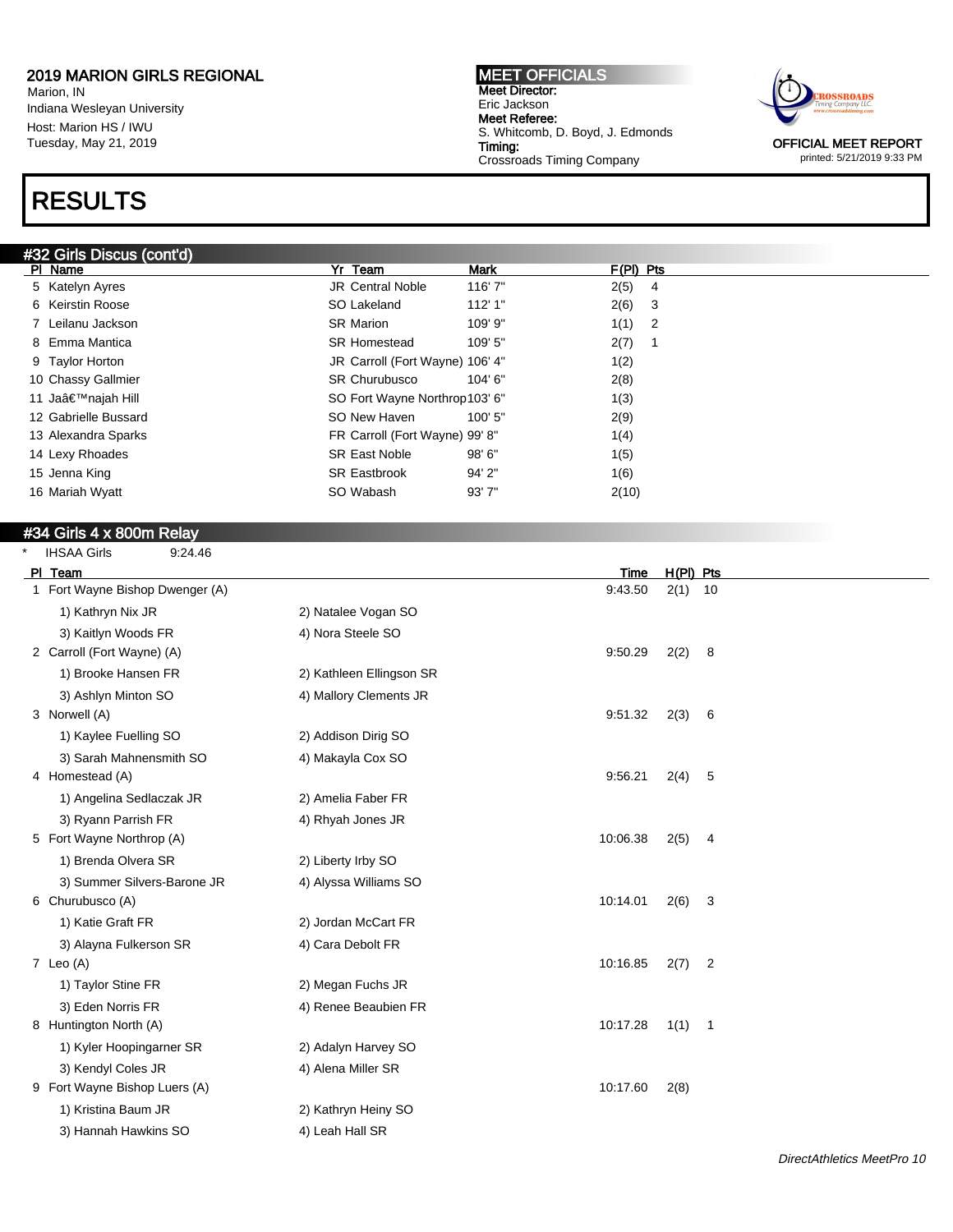Marion, IN Indiana Wesleyan University Host: Marion HS / IWU Tuesday, May 21, 2019

### RESULTS

MEET OFFICIALS Meet Director: Eric Jackson Meet Referee: S. Whitcomb, D. Boyd, J. Edmonds Timing: Crossroads Timing Company



printed: 5/21/2019 9:33 PM

| #34 Girls 4 x 800m Relay (cont'd) |                          |          |           |  |
|-----------------------------------|--------------------------|----------|-----------|--|
| PI Team                           |                          | Time     | H(PI) Pts |  |
| 10 Woodlan (A)                    |                          | 10:19.90 | 1(2)      |  |
| 1) Gabby Werling FR               | 2) Dakotah Krohn FR      |          |           |  |
| 3) Lydia Dyer SO                  | 4) Abbey Gentz SO        |          |           |  |
| 11 Oak Hill (A)                   |                          | 10:33.69 | 1(3)      |  |
| 1) Kinzie Robey SO                | 2) Alyssa Thompson FR    |          |           |  |
| 3) Grace Geller FR                | 4) Joy McDivitt FR       |          |           |  |
| 12 Angola (A)                     |                          | 10:41.60 | 1(4)      |  |
| 1) Samantha Biernat JR            | 2) Bailey Letendre SR    |          |           |  |
| 3) Makala Gowthrop SO             | 4) Grace Michael FR      |          |           |  |
| 13 Garrett (A)                    |                          | 10:42.58 | 1(5)      |  |
| 1) Natalie Armstrong FR           | 2) Valencia Placencia SO |          |           |  |
| 3) Madilyn Malcolm SO             | 4) Sydney Weaver SR      |          |           |  |
| 14 East Noble (A)                 |                          | 10:45.95 | 1(6)      |  |
| 1) Hannah Henning SR              | 2) Olivia Smolinske SR   |          |           |  |
| 3) Kayla McCulloch SR             | 4) Erin Weng FR          |          |           |  |
| 15 Southwood (A)                  |                          | 11:23.88 | 1(7)      |  |
| 1) Madison Johnson JR             | 2) Mya Denney FR         |          |           |  |
| 3) Morgan Farr SR                 | 4) Monica Hobson SO      |          |           |  |
| 16 South Adams (A)                |                          | 11:32.54 | 1(8)      |  |
| 1) Taylor Dague JR                | 2) Eliza Harruff SR      |          |           |  |
| 3) McKenzie Sturwold FR           | 4) Kallee Patch JR       |          |           |  |

#### **Girls Scores**<br>PI Team Pl Team **Code** Score 1 Homestead **HMST** 112 2 Fort Wayne Northrop **FWNO** 94 3 Carroll (Fort Wayne) CAFW 66 4 Fort Wayne Wayne FWWA 33 5 Fort Wayne Concordia Luthera FWCL 30.5 6 Huntington North **HUNT** 23 6 Fort Wayne Bishop Dwenger FWBD 23 8 Angola **ANGO** 22 9 Fort Wayne Snider **FWSN** 21.5 10 Elwood Community **ELWD** 18 10 Norwell 2008 10 NORW 18 12 Churubusco CHUR 16 13 Eastbrook **EBRK** 15.5 14 Leo LEO 15 15 Central Noble **CNOB** 14 16 South Adams SADM 13 17 Bellmont BELL 11.5 18 Heritage **HERT** 10 18 Mississinewa **MISS** 10 20 Adams Central **ADAM** 9